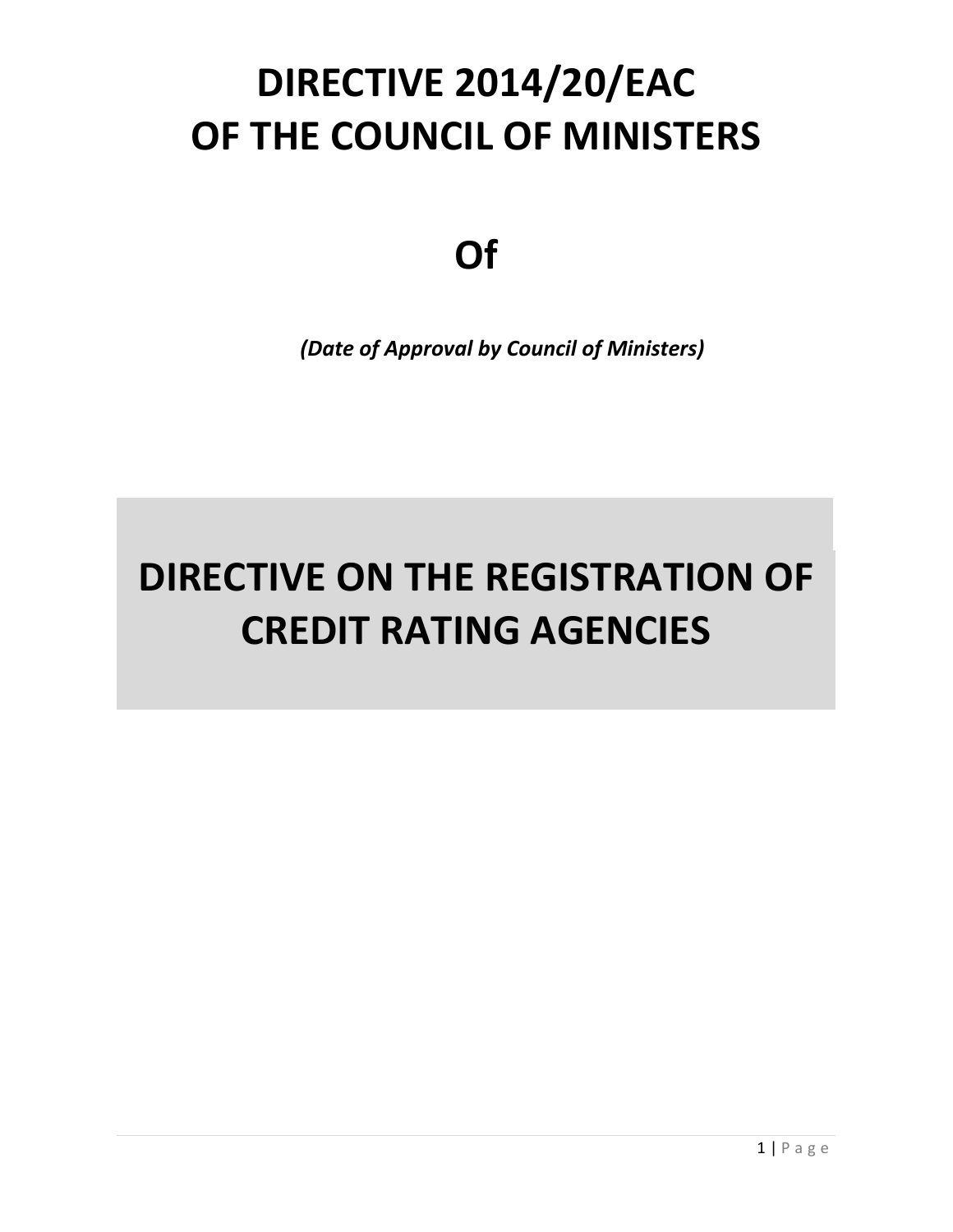# **PREAMBLE**

### **The Council of Ministers of the East African Community**

Having regard to the Treaty establishing the East African Community and in particular **Articles 85 (d), 14 and 16;**

Having regard to the recommendations of the Sectoral Council on Finance and Economic Affairs;

**WHEREAS Article 31** of the Common Market Protocol provides that for proper functioning of the Common Market the Partner States undertake to co-ordinate and harmonize their financial sector policies and regulatory framework to ensure the efficiency and stability of their financial systems as well as the smooth operations of the payment system;

**WHEREAS Article 47** of the Common Market Protocol provides that the Partner States shall undertake to approximate their national laws and to harmonize their policies and systems for purposes of implementing this Protocol and that the Council shall issue directives for the purposes of implementing this Article;

#### **HAS ADOPTED THIS DIRECTIVE**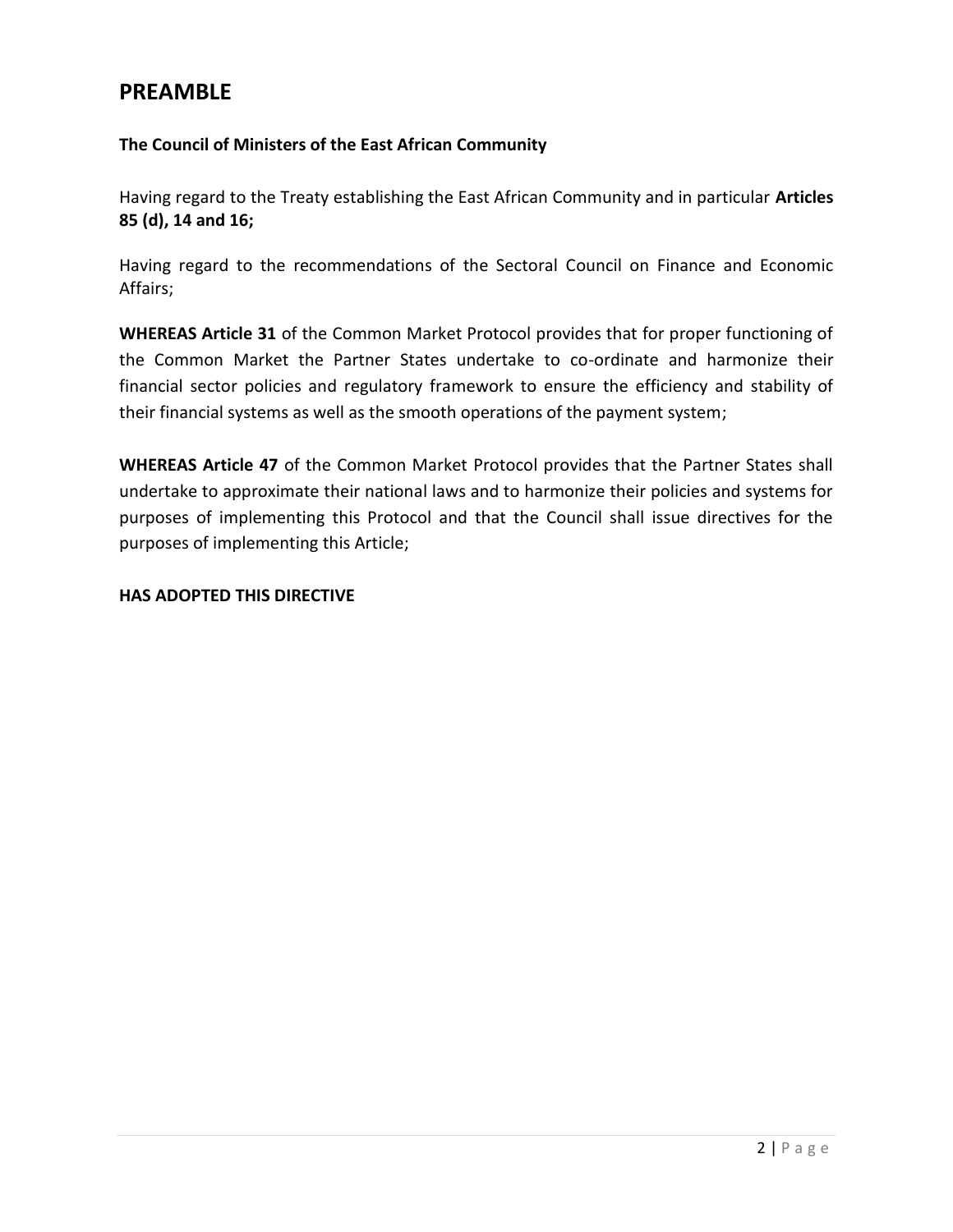# **ARTICLE 1 INTERPRETATION**

**"Associate"** in relation to –

- $(a)$  an individual, means
	- (i) that individual's spouse, son, adopted son, step-son, daughter, adopted daughter, step-daughter, father, step-father, mother, step-mother, brother, step-brother, sister or step-sister;
	- (ii) any company of which that individual is a director;
	- (iii) any company in which that individual, or any of the persons mentioned in subparagraph (i), has control of 20% or more of the voting power in the company, whether such control is exercised individually or jointly;
	- (iv) any employee of that individual; or
- (b) a company, means another company in which the first-mentioned company has control of not less than 20% of the voting power in that company, and a reference in this Directive to an associated person or associated company shall be construed accordingly;

**"Community"** means East African Community established by Article 2 of the Treaty;

**"Competent Authority"** means the national regulatory agency that is the primary supervising entity of securities markets in the Partner State;

**"Council of Ministers"** means the Council of Ministers of the Community established by Article 9 of the Treaty;

- **"Controller''** in relation to a CRA, means a holding company of the CRA or a person who— (i) has the power to appoint or cause to be appointed a majority of
	- members of the board of directors of a CRA; or
	- (ii) has the power to make or cause to be made, decisions in respect of the business or administration of a CRA, and to give effect to such decisions or cause them to be given effect to;

**"Core Business''** means the business which provides the principal source of operating revenue to a corporation and which comprises the principal activities of the corporation and its holding or subsidiary companies;

**"Credit rating agency''** or ―''CRA'' means a registered person under the Competent Authority, which provides credit rating services for issuance or offerings of debt instruments;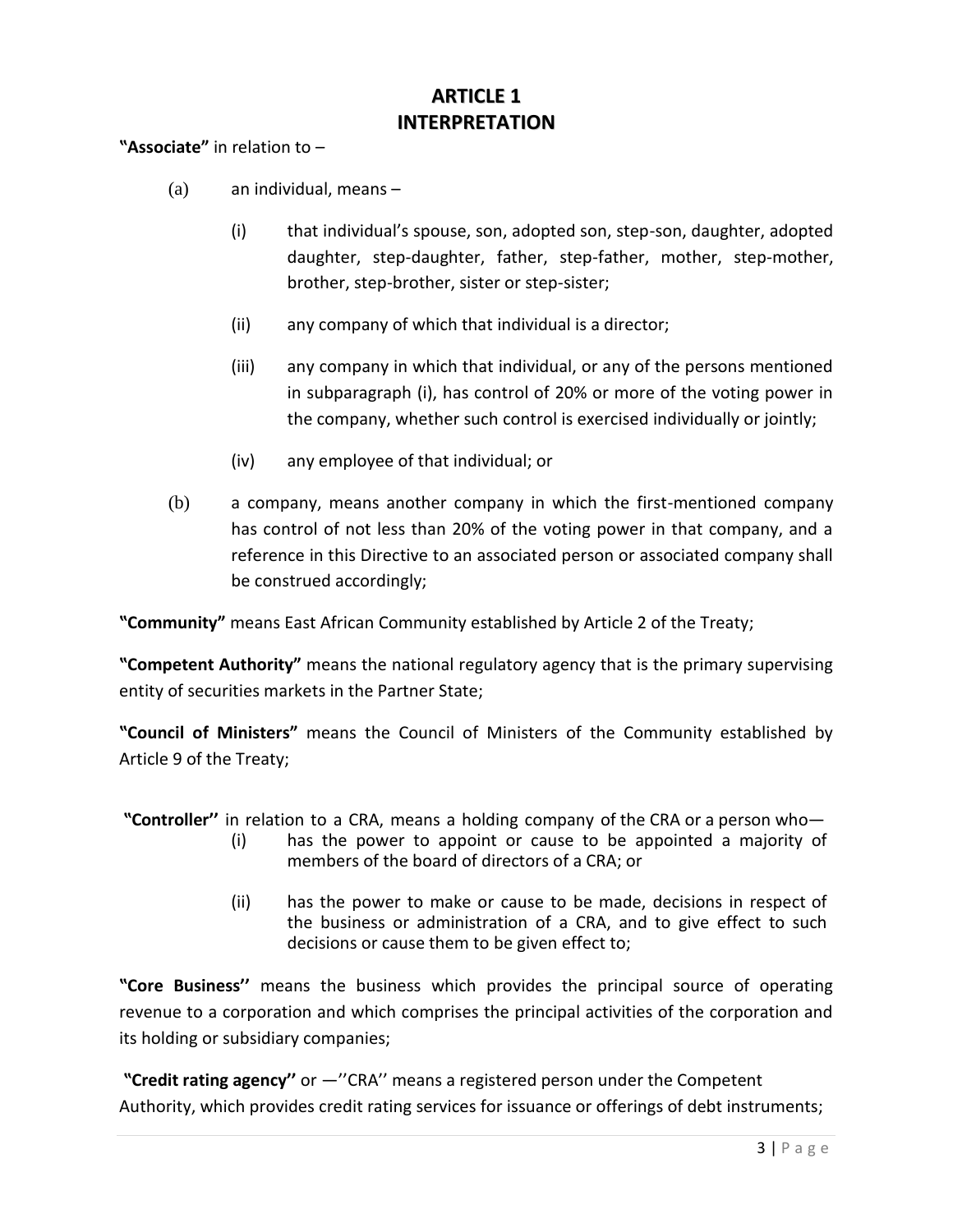**"Holding company''** has the meaning assigned to it in law relating to companies Acts of Partner States as amended to date.

**"Independent director''** has the meaning assigned to it under EAC Council Directive on Corporate governance code for listed companies;

**"Partner States"** means the Republic of Burundi, the Republic of Kenya, the Republic of Rwanda, the United Republic of Tanzania, the Republic of Uganda, and any other country granted membership to the Community under Article 3 of the Treaty;

**"Rating holding company''** means a holding company whose core business is in rating services of CRA and includes but is not limited to a holding company that derives more than 50% of its consolidated revenue or profit from the CRA, or that invests more than 50% of its assets in the CRA over a period of three years consecutively.

The Competent Authority may exempt where it deems appropriate or upon application, grant exemptions or variations, from compliance with any requirement of these Guidelines, vary any provision in these Guidelines and impose any term or condition as it deems fit.

**"Treaty"** means the Treaty for the Establishment of the East African Community and any Annexes and Protocols thereto.

# **ARTICLE 2 PRINCIPLES**

In implementing this Directive, Competent Authorities shall ensure that Credit Rating Agencies:

- 1. Adopt procedures and mechanisms to promote quality and integrity in the rating process, thereby improving the usefulness to investors of credit ratings;
- 2. Put in place mechanism to address the Conflicts of interest or factors that impinge on a CRA's analytical independence can undermine investor confidence in the CRA's opinions and ratings;
- 3. Observe disclosure and transparency in their rating activities; and
- 4. Promote procedures and mechanisms to protect non-public information from premature disclosure or by use in ways unrelated to a CRA's rating activities.

# **ARTICLE 3 SCOPE**

This Directive shall apply to all Credit Rating Agencies registered by a Competent Authority in the Partner States to rate debt securities, issuers of debt securities, or any other services incidental to dealing in securities.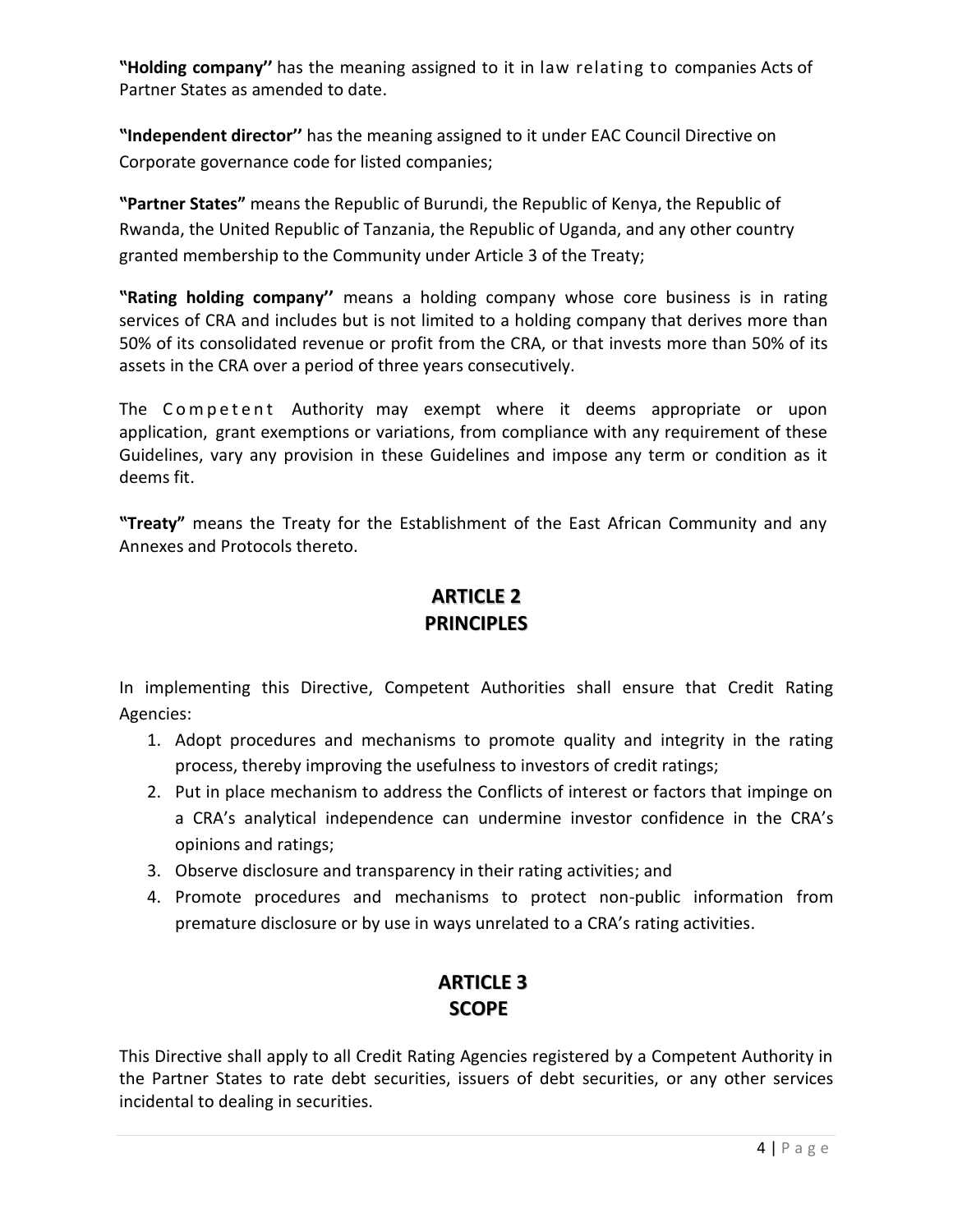# **ARTICLE 4 OBJECTIVE**

To harmonize the registration requirements of Credit Rating Agencies in the Partner States with a view to protecting investors, development of securities market in the region and to ensure that CRAs conduct their credit rating activities in accordance with principles of integrity, transparency, quality and good governance.

# **ARTICLE 5 REGISTRATION REQUIREMENTS**

- 1. The applicant shall have adequate and stable financial base;
- 2. The shareholding structure at the point of registration;
	- a) A letter of "no objection" from the primary regulatory authority of country of incorporation/licensing/registration;
	- b) Corporate information and information pertaining to the operations of the CRA and its rating holding company (as set out in the registration application in **Annexure 4**);
	- c) Declaration that the CRA would comply with all the requirements provided in this Directive;
- 3. A CRA, it's Directors, Chief Executive and key personnel (including those in management and in key decision-making positions) shall be fit and proper as prescribed under Council Directive on Regulated Activities.
- 4. The Competent Authority may require the applicant and its holding company to furnish any further information or clarification as the Competent Authority considers necessary, for the purpose of considering the application.
- 5. To complete a registration of CRA under this Directive, the Competent Authority will use its best endeavor to approve or reject, as the case may be, the registration application of the CRA not later than three months upon the full receipt of documents and information.

# **ARTICLE 6 SHAREHOLDING STRUCTURE**

- 1 . A CRA shall maintain a shareholding structure that will enable it to carry out its functions independently and objectively.
- 2. A CRA shall notify the Competent Authority where a significant change with shareholding structure occurs, including:-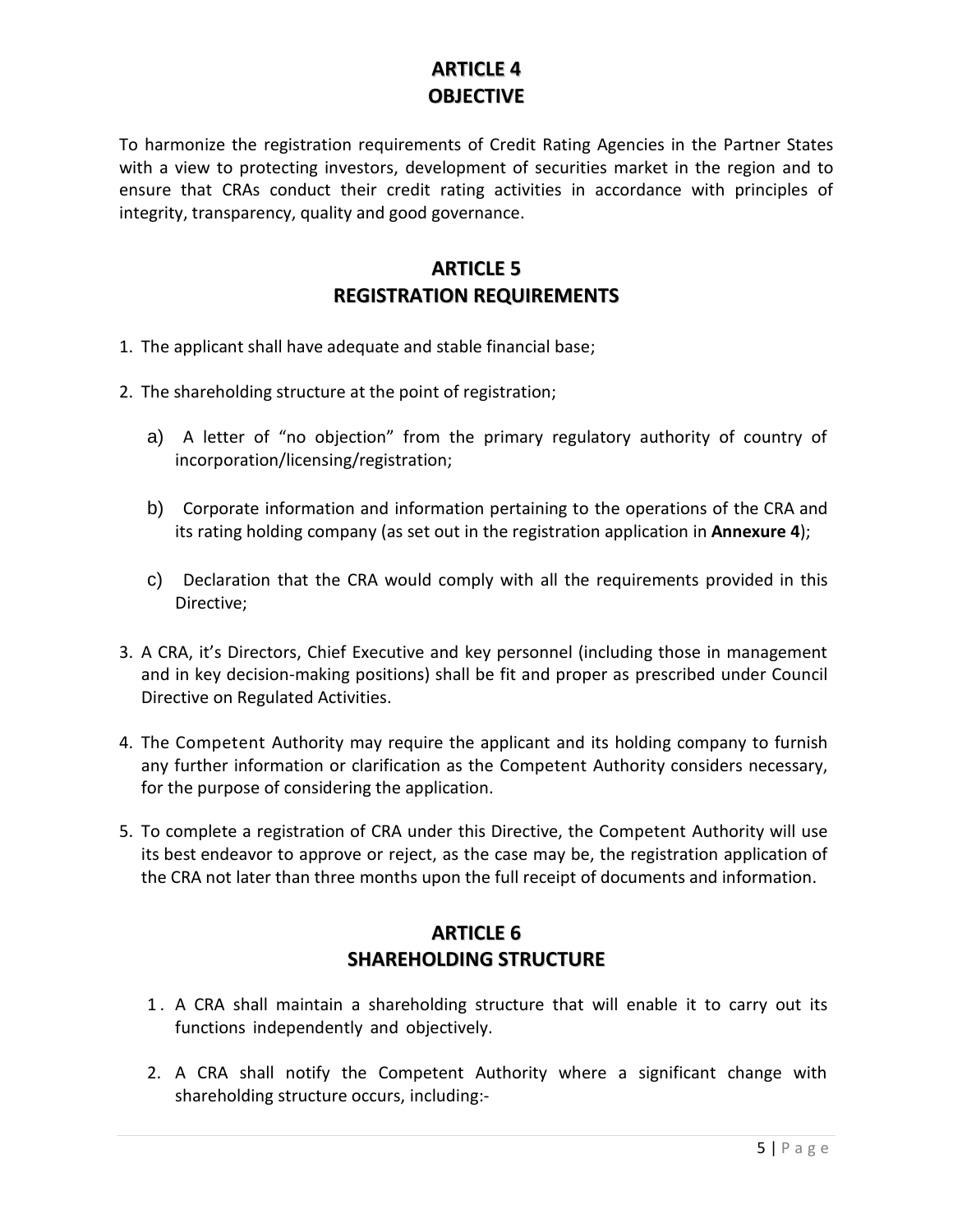- (a) The creation of a holding company or ultimate holding company of a CRA; or
- (b) The change of shareholdings which results in a person controlling 20% or more of the paid-up capital of the CRA, and any subsequent cumulative increase in shareholding of 10% or more of the paid-up capital of the CRA, whether directly or indirectly.

# **ARTICLE 7 RATING CRITERIA, METHODOLOGIES AND POLICIES**

- 1. A CRA shall use rating criteria, methodologies and policies that are robust, systematic and apply them consistently.
- 2. Rating criteria and methodologies shall be developed for each type of debt securities and industry to which they are applied. These rating criteria and methodologies shall be published before any rating is assigned to a debt instrument issue, an issuer or an institution.
- 3. The CRA shall include the rating philosophy or approach adopted the parameters or thresholds which will be considered for different rating categories and benchmarks used, where applicable.
- 4. The CRA shall develop and publish a set of rating criteria and methodologies as set out in Annexure 1 of this Directive. The criteria and methodologies listed in Annexure 1 are not meant to be exhaustive and, additional criteria and methodologies could be further specified by the Competent Authority from time to time.
- 5. A CRA shall, where relevant, incorporate corporate governance analysis and the relevant benchmark of corporate governance practices into its rating framework to assess any impact on credit risks of a debt instrument issue.
- 6. A CRA shall structure its rating teams and process to promote continuity, consistency and avoid bias in the rating process. Upon considering the adequacy of its staffing strength, the CRA shall use its best endeavor to subject its rating analysts to an appropriate rotation mechanism that provides for gradual change in rating teams.
- 7. A CRA shall establish a set of transparent policies, controls and procedures in order to ensure consistency of its rating operation as well as to maintain a fair and robust relationship with its external stakeholders. As a minimum standard, the CRA shall develop and publish rating policies as specified in Annexure 2 of this Directive.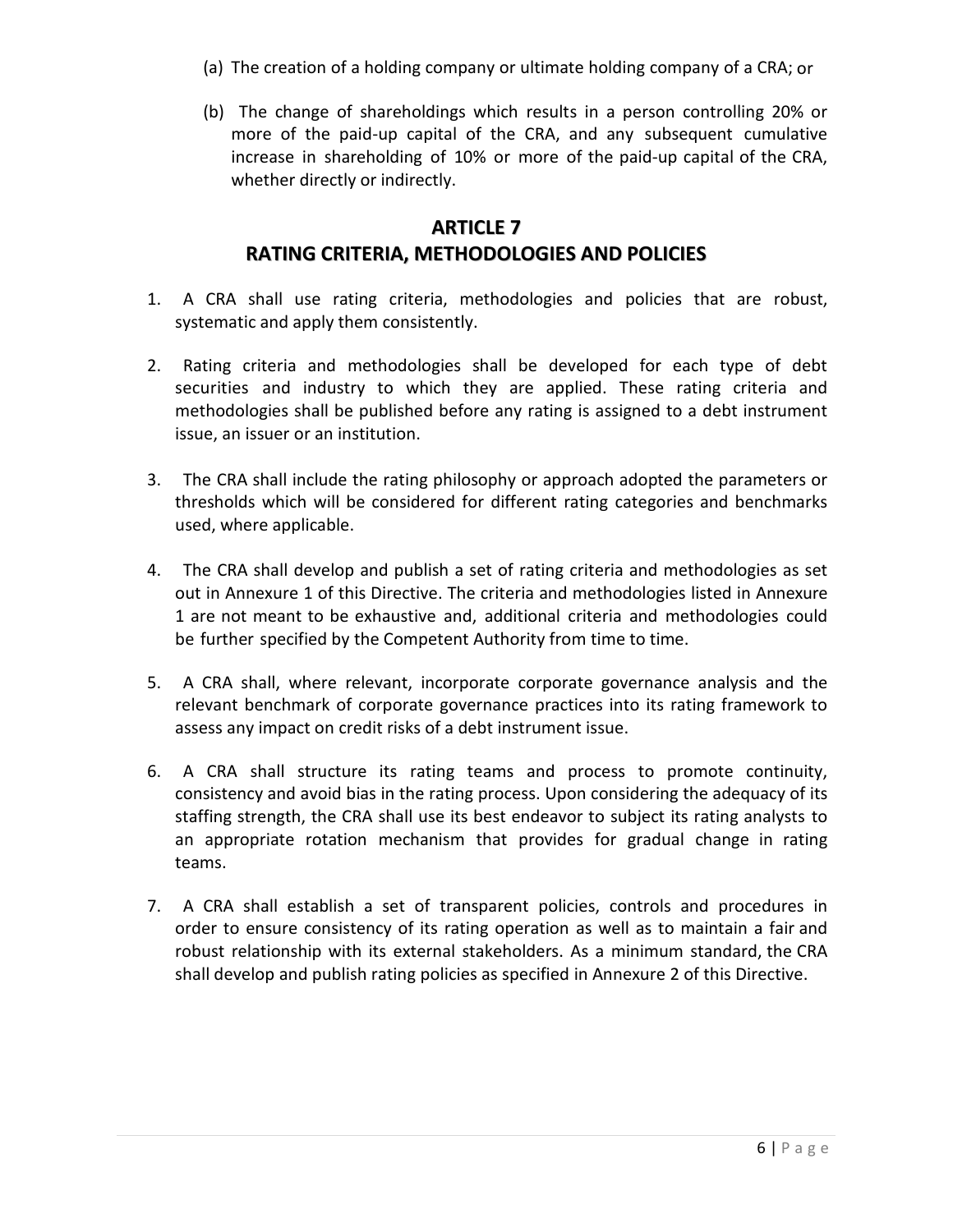# **ARTICLE 8 TRANSPARENCY AND DISCLOSURE**

- 1. A CRA shall ensure timely disclosure of all rating opinions and adequately publish all information to support its rating opinions which include, but not limited to, assumptions and rationale of its opinion.
- 2. The rating reports shall contain all current and critical information with sufficient analytical depth.
- 3. A CRA shall publish all information and documents required in this Directive on its website and ensure that the information and documents are freely and easily accessible by the public.
- 4. In ensuring accountability of its rating opinions, a CRA shall arrange a robust and effective communication channel, either in the form of briefing or conference call, to explain and discuss its rating actions with the users, subscribers or any stakeholders of its rating services.
- 5. A CRA shall clearly and publicly disclose its definition of default. In addition, a list of public offers of debt securities downgraded to default should be disclosed and published by the CRA on its website on an annual basis based on the format prescribed in Annexure 3 of this Directive. A historical record of this default list (at least for the past five years) shall also be made available on the website.
- 6. To ensure completeness of the default probability statistics, public offers of debt securities rating shall be withdrawn by a CRA only after it has assigned the latest rating action which includes downgrading the rating to default. Other withdrawal and suspension of rating shall be disclosed in the CRA's withdrawal and suspension policy.
- 7. A CRA shall publish sufficient information about the historical default rates of the CRA rating categories and whether the default rates of these categories have changed over time.

## **ARTICLE 9**

# **INDEPENDENCE, OBJECTIVITY AND CONFLICT OF INTEREST**

- 1. It is essential that a CRA has a sound governance structure to maintain its independence, objectivity and professionalism. In this regard, the CRA shall, where possible, adopt and comply with the relevant corporate governance standards as laid out in the EAC Directive on Corporate Governance for Market Intermediaries.
- 2. A CRA shall ensure that its rating teams are able to perform its duties free of undue intervention or influence from its shareholders and its Board of Directors.
- 3. Where an analyst, or any of his or her associate, has any interest in the debt securities issue, the analyst shall not be involved in the rating and monitoring process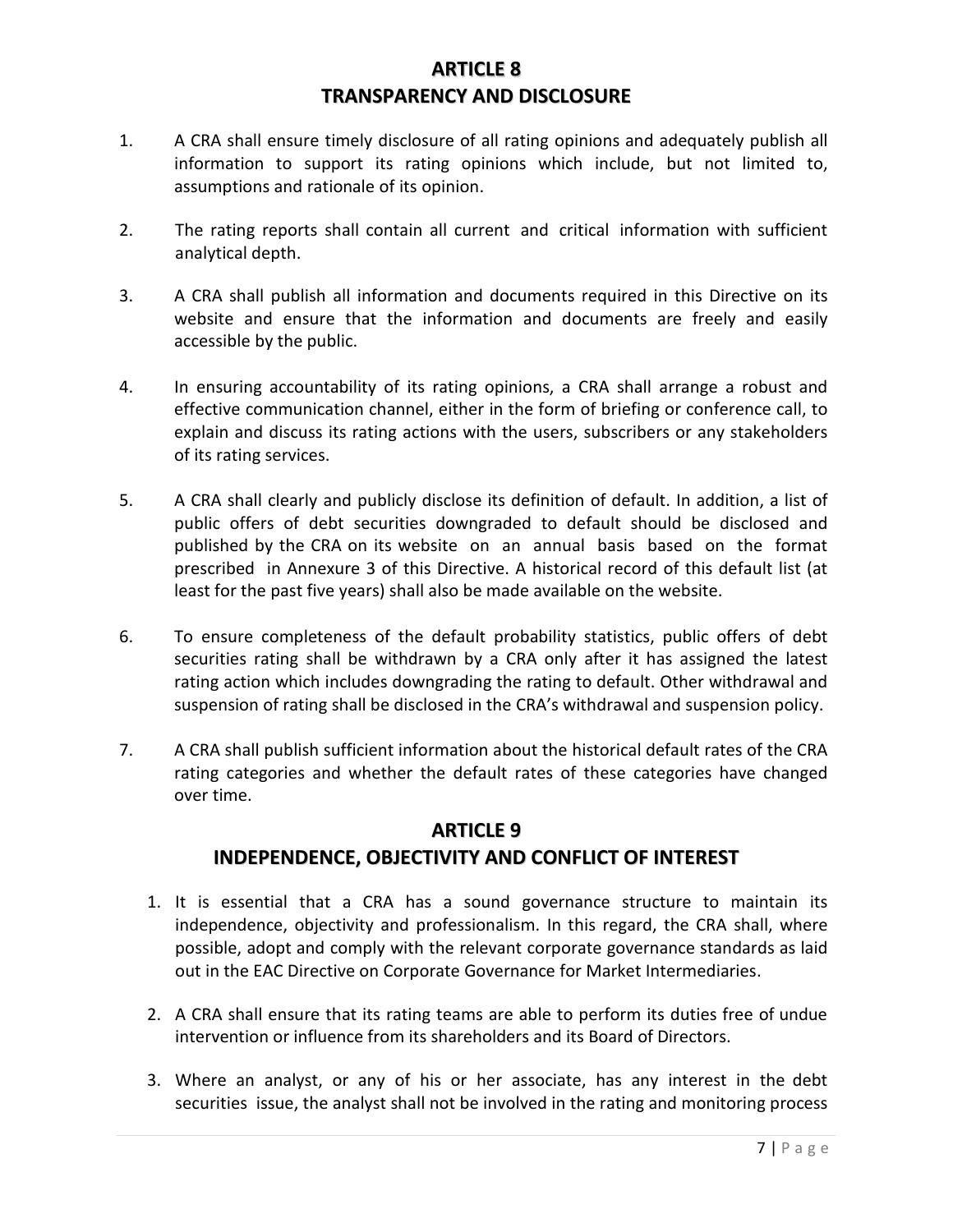nor be involved in deciding on ratings.

- 4. A CRA shall establish appropriate policies and procedures governing investments in and trading of securities by its employees.
- 5. A CRA shall have adequate procedures and mechanisms in place to ensure that its ancillary business (if any) does not lead to a conflict of interest situation with its credit rating activities.
- 6. For public issues, CRA should disclose the fees they are receiving for purposes of rating that public offer.
- 7. A CRA shall include a specific statement in its rating reports if rating fees for a security issue or from a group of related issuers comprise one to ten, ten to twenty, or twenty percent and above of its rating revenue from the preceding year.
- 8. Analysts, management and Board of a CRA shall disclose all conflicts of interest, including those of their associates, to the public in their rating report for all public issues of debt securities. Even though there is no conflict of interest to be disclosed, the CRA shall include a statement in its rating report that the CRA, the analysts involved in the debt securities rating and management, Board of the CRA have not encountered nor are aware of any conflict of interest relating to the public offers of debt securities.
- 9. A CRA shall maintain principle of integrity in seeking rating business.
- 10. A CRA should institute policies and procedures that clearly specify a person responsible for the CRA's and CRA's employees' compliance with the provisions of the CRA's code of conduct and with applicable laws and regulations. This person's reporting lines and compensation should be independent of the CRA's rating operations.

## **ARTICLE 10**

# **MONITORING OF PUBLIC OFFERS OF DEBT SECURITIES RATED BY CRAs**

- 1. A CRA shall conduct timely and regular rating reviews of outstanding public offers of debt securities and publish its rating reviews and reports on a timely and consistent basis.
- 2. Notwithstanding the paragraph above, ratings shall be monitored such that any change in the issuer/issues' situation is reflected in the assigned rating on a timely and effective manner.
- 3. A CRA shall implement rating outlook and rating watch into their ratings monitoring framework with the necessary parameters.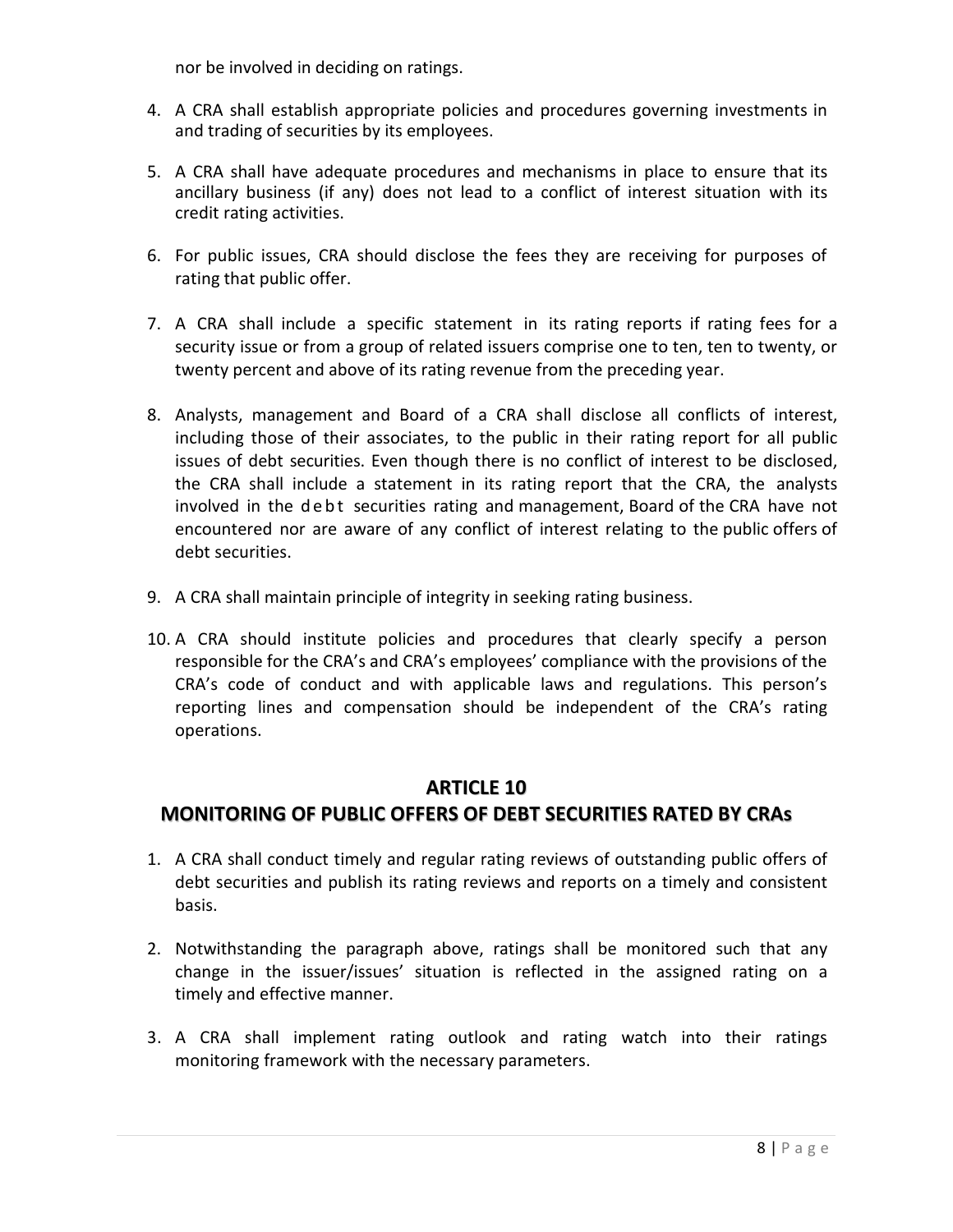# **ARTICLE 11 HUMAN RESOURCES AND EXPERTISE**

- 1. A CRA shall have analysts who are competent and qualified to carry out rating assignments and subsequent monitoring of public offers of debt securities. In assessing the competence of its analysts, a CRA shall consider, among others, their level of education; experience within sectors, industries and geographic regions; experience with particular transactions and asset classes; and other specialty areas.
- 2. A CRA shall ensure that its analysts maintain sufficient high level of analytical and monitoring standards.
- 3. A CRA shall ensure that all staff involved in the rating and monitoring process are and remain qualified through adequate training.
- 4. A CRA shall ensure that its chief executive officer is primarily responsible for all key functions relating to rating operations. The CRA shall put in place appropriate policies and procedures, including proper review and oversight on all matters relating to its human resource and expertise requirements.

# **ARTICLE 12 OPERATIONAL REQUIREMENTS**

- 1. A CRA shall have adequate infrastructure and information systems to provide reliable public offers of debt securities rating services and maintain its credit rating operations and facilities with adequate security, system capacity and contingency arrangements (including a business continuity plan).
- 2. A CRA shall ensure that its rating agreement with an issuer public offers of debt securities or originator contains sufficient provisions for it to obtain adequate information and to conduct effective and timely assessment of the debt securities, issuer or originator throughout the tenure of the debt securities' issue or program.
- 3. A CRA shall keep proper records in line with all applicable statutory requirements. Accounting records and other books shall be retained for a period of not less than ten years. Proper record keeping includes maintaining records to support credit ratings prepared by the CRA.
- 4. A CRA shall have detailed whistle-blower policies encouraging all employees to report (with complete confidentiality) any unethical practice or grave misconduct to a designated authority within the CRA. All reported events shall be taken seriously and investigated promptly in accordance with its policies and procedures. There shall be provisions to prevent discrimination, retaliation, or harassment against any whistle-blower or participant in the investigation process.
- 5. To ensure proper governance of the CRA, the CRA shall ensure that all its dealings and transactions with its holding company, commercial in nature or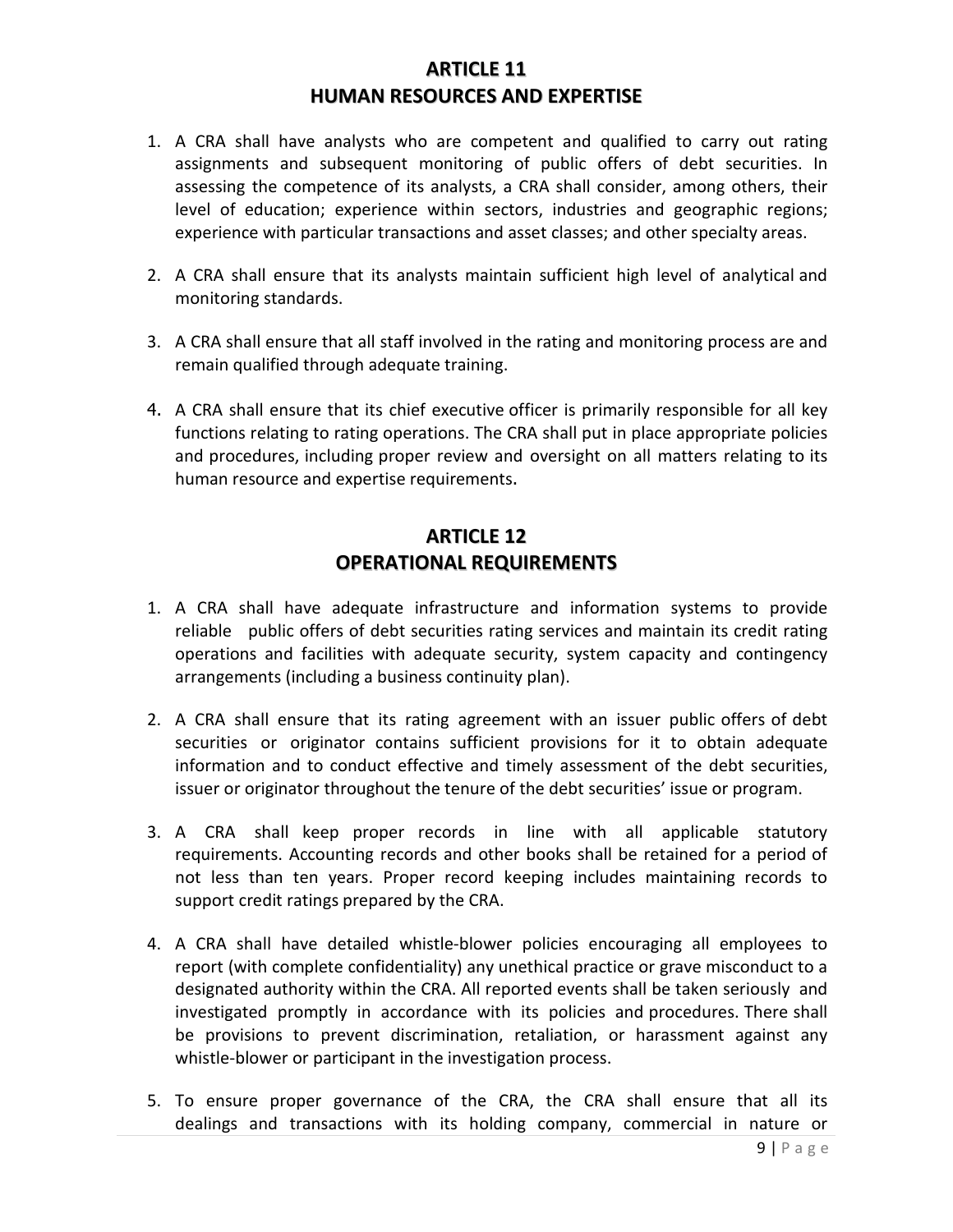otherwise, are periodically reviewed by its independent directors who should ensure that such dealings and transactions are undertaken in a fair and justifiable manner, and are made in the best interest of the CRA and its shareholders.

## **ARTICLE 13 CONFIDENTIALITY OF INFORMATION**

- 1. A CRA and its staff shall maintain the confidentiality of the information obtained from its clients in accordance with the confidentiality provisions or agreements entered into with its clients and shall not disclose the same to any other person except where such disclosure is permitted by or under any law for the time being in force or where the disclosure is required to be made to the Authority.
- 2. A CRA shall establish, maintain and implement written policies, controls and procedures to prevent the misuse of non-public information and to take steps to monitor if these procedures are followed.

## **ARTICLE 14**

# **ADOPTION OF THE INTERNATIONAL ORGANIZATION OF SECURITIES COMMISSION'S CODE OF CONDUCT FUNDAMENTALS FOR CREDIT RATING AGENCIES (IOSCO CRA CODE)**

A CRA shall adopt the IOSCO CRA Code of Conduct Fundamentals for CRAs (IOSCO CRA Code).

# **ARTICLE 15 TRANSITIONAL ARRANGEMENTS FOR EXISTING CRAs**

- 1. CRAs which have been previously recognized by the Competent Authorities are allowed to continue their activities for a period of 1 year from the date this Directive takes effect subject to any terms and conditions that may be imposed by the Competent Authorities.
- 2. The Competent Authority may register a CRA referred to in this Article provided that the following requirements are met-
	- (a) The CRA and its rating holding company shall submit the information and documents as required in Article 5 to the Competent Authority; and
	- (b) The said submission and full compliance with the Directive shall have been satisfied by the CRA.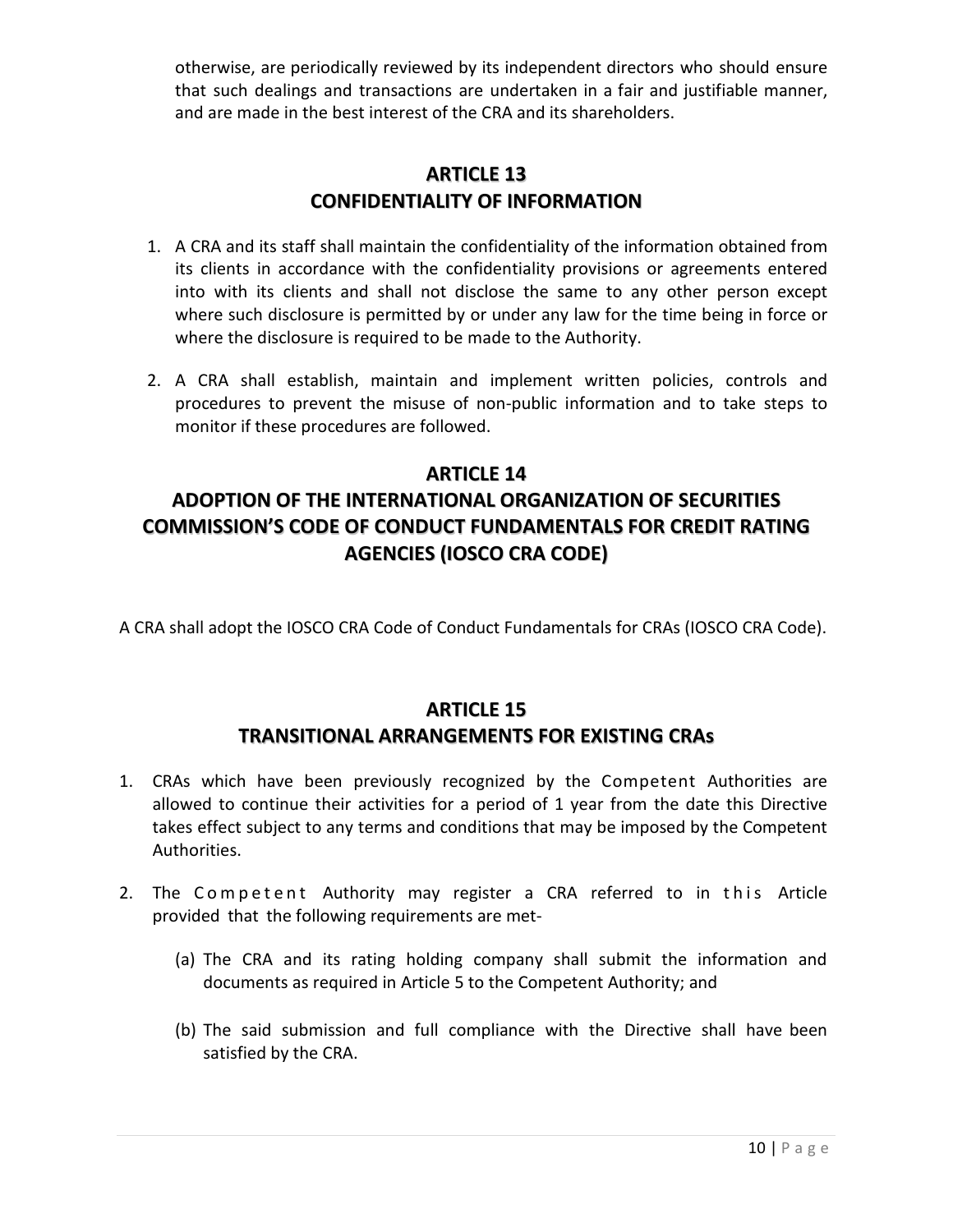## **ARTICLE 16**

## **CONTINUOUS COMPLIANCE AND REPORTING REQUIREMENTS**

- 1. A CRA and its rating holding company, where applicable, shall at all times undertake to comply with the following requirements for the purposes of maintaining its registration as a CRA:
	- (a) All the requirements stated in this Directive; and
	- (b) Any additional terms, conditions, information or documents as may be specified by the Competent Authority from time to time.
- 2. Subsequent to its registration, a CRA shall submit the following information to the Competent Authority, on annual basis:
	- (a) Changes of any information provided in the registration application in **Annexure 4**;
	- (b) Its latest audited financial statements, as soon as reasonably possible but not more than six months after the close of each financial year;
	- (c) A list of all ancillary services provided to the clients to whom credit ratings have been provided throughout the year and income received from these services;
- 3. The Competent Authority shall continuously review the registration of a CRA. In its review, the Competent Authority shall take into account the compliance record of the CRA during the period under review and may take such action as it deems fit to address the findings in the review.

# **ARTICLE 17 SANCTIONS**

Partner States shall lay down a system of Sanctions for breaches on national provisions adopted pursuant to this directive and shall take all measures necessary to ensure that these sanctions are applied. The sanctions provided shall be effective, proportional and dissuasive.

# **ARTICLE 18 COOPERATION**

Competent Authorities in all Partner States shall cooperate with each other at all times for the purpose of establishing and sustaining an efficient rating system;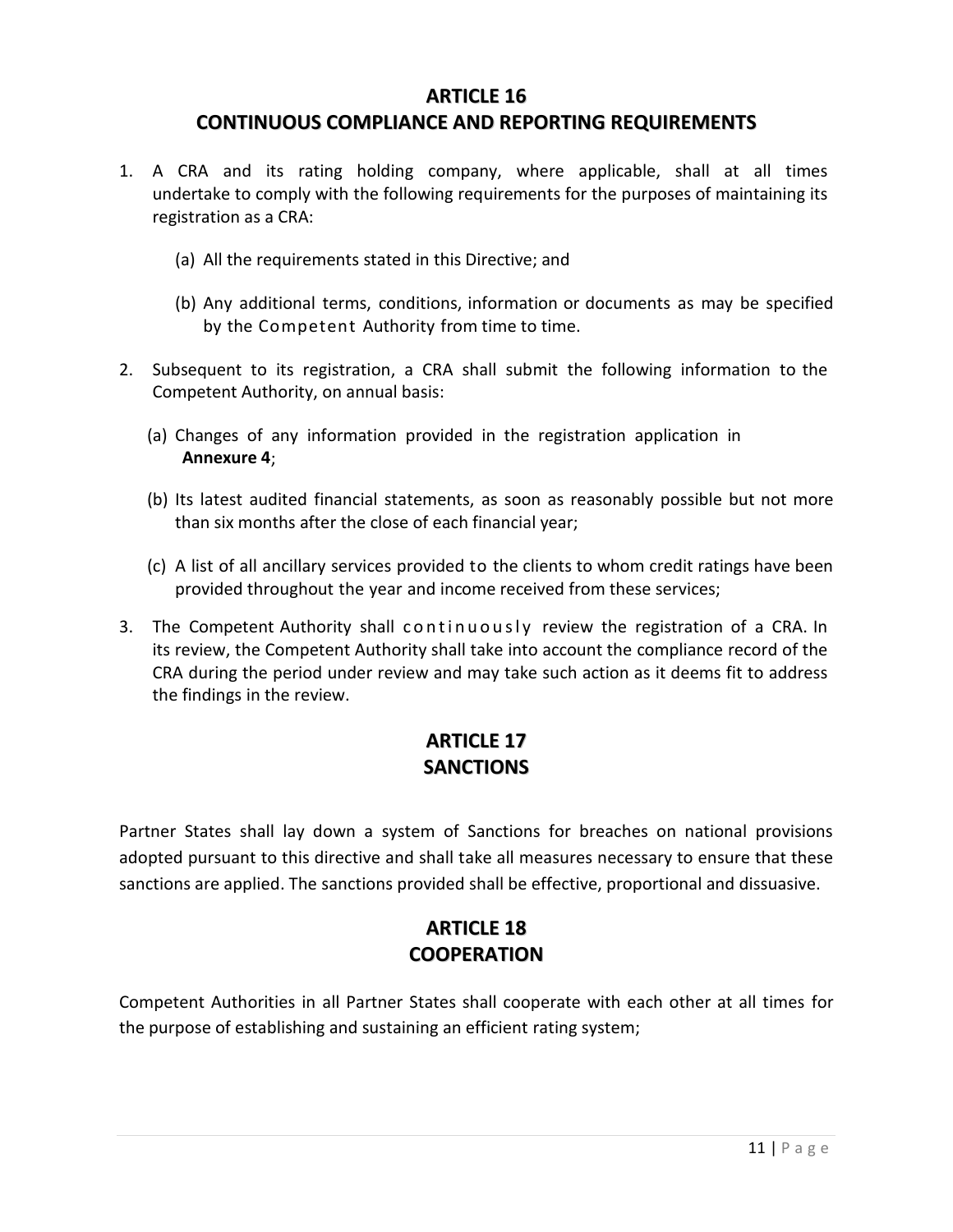# **ARTICLE 19 AMENDMENTS**

- 1. This Directive may be amended by the Council of Ministers.
- 2. Any proposals for amendment may be submitted in writing by the Partner States to the Secretary General of the East African Community.

# **ARTICLE 20 IMPLEMENTATION**

- 1. Partner States shall bring into force the laws, regulations and administrative provisions necessary to comply with this Directive not later than one year from the date of the Council of Ministers' approval. They shall forthwith inform the Council of Ministers thereof.
- 2. When Partner States adopt those measures they shall contain a reference to this Directive or shall be accompanied by such a reference on the occasion of their official publication. The methods for making such reference shall be laid down by Partner States.

# **ARTICLE 21 ENTRY INTO FORCE**

This Directive shall enter into force upon approval by the Council.

# **ARTICLE 22 ADDRESSEES**

*This Directive is addressed to the Partner States. Done in Arusha, Tanzania …..*

**Annex 1 [Article 7]**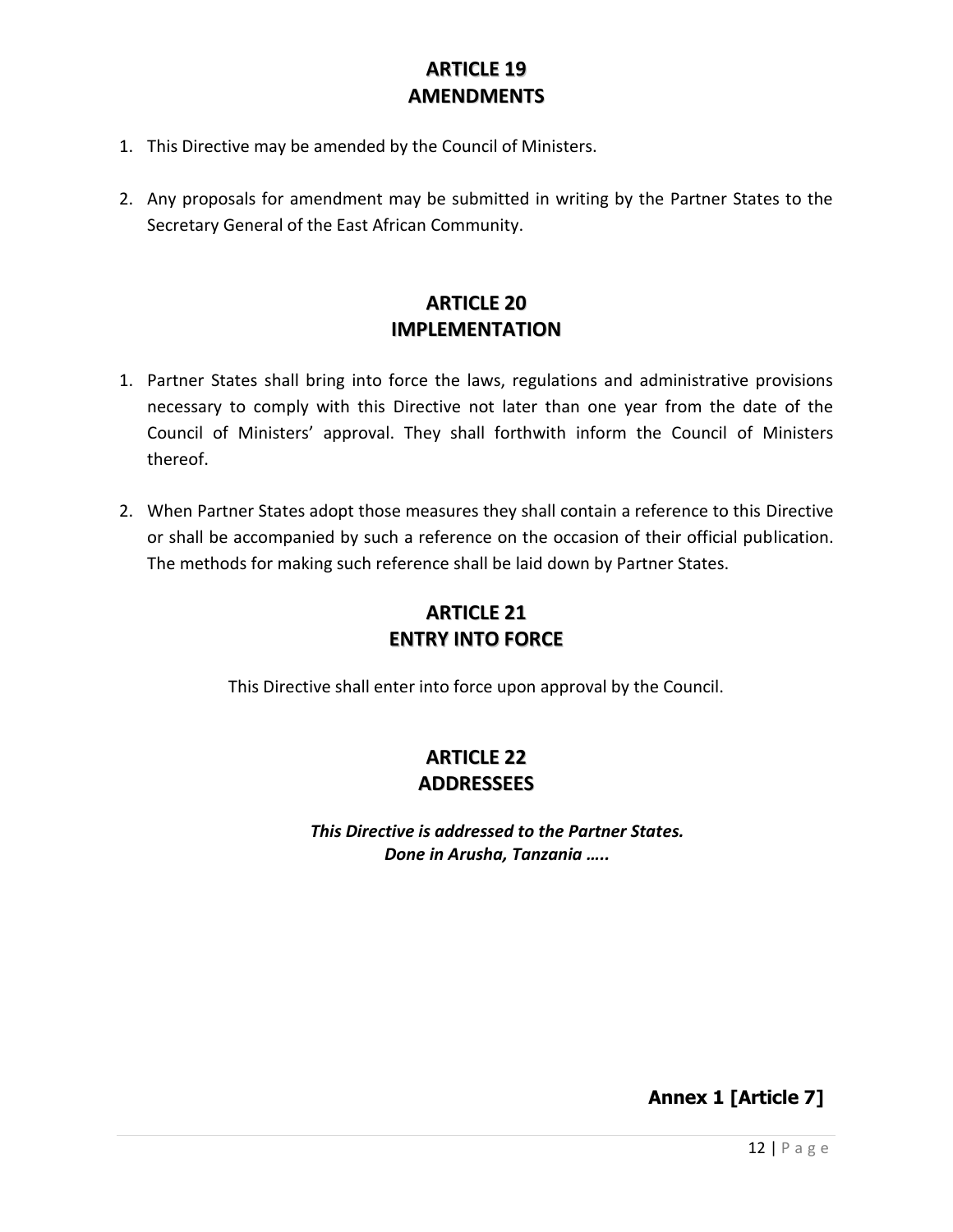- 1. Rating watch and rating outlook its meanings, usage, timeline before final rating actions
- 2. Rating monitoring process and timeline for rating reviews
- 3. Use of corporate governance in rating decisions
- 4. Treatment of letter of support and letter of comfort
- 5. State Government guarantees
- 6. M ethodology for bank-guaranteed issues
- 7. Rating of Government related entities
- 8. Methodology governing linkages between parent and subsidiary companies
- 9. Equity weight for hybrid capital of rated issuer
- 10. Correlation between short and long term rating scale
- 11. Methodology for foreign entities raising local currency-denominated debt securities
- 12. Treatment of guarantees from foreign parent
- 13. Criteria on subordinated loans and preferred public offers of debt securities by corporate and financial institutions
- 14. Business and financial risk matrix relationship between financial ratios and business outlook for each rating category
- 15. Definition of default and how default rates are calculated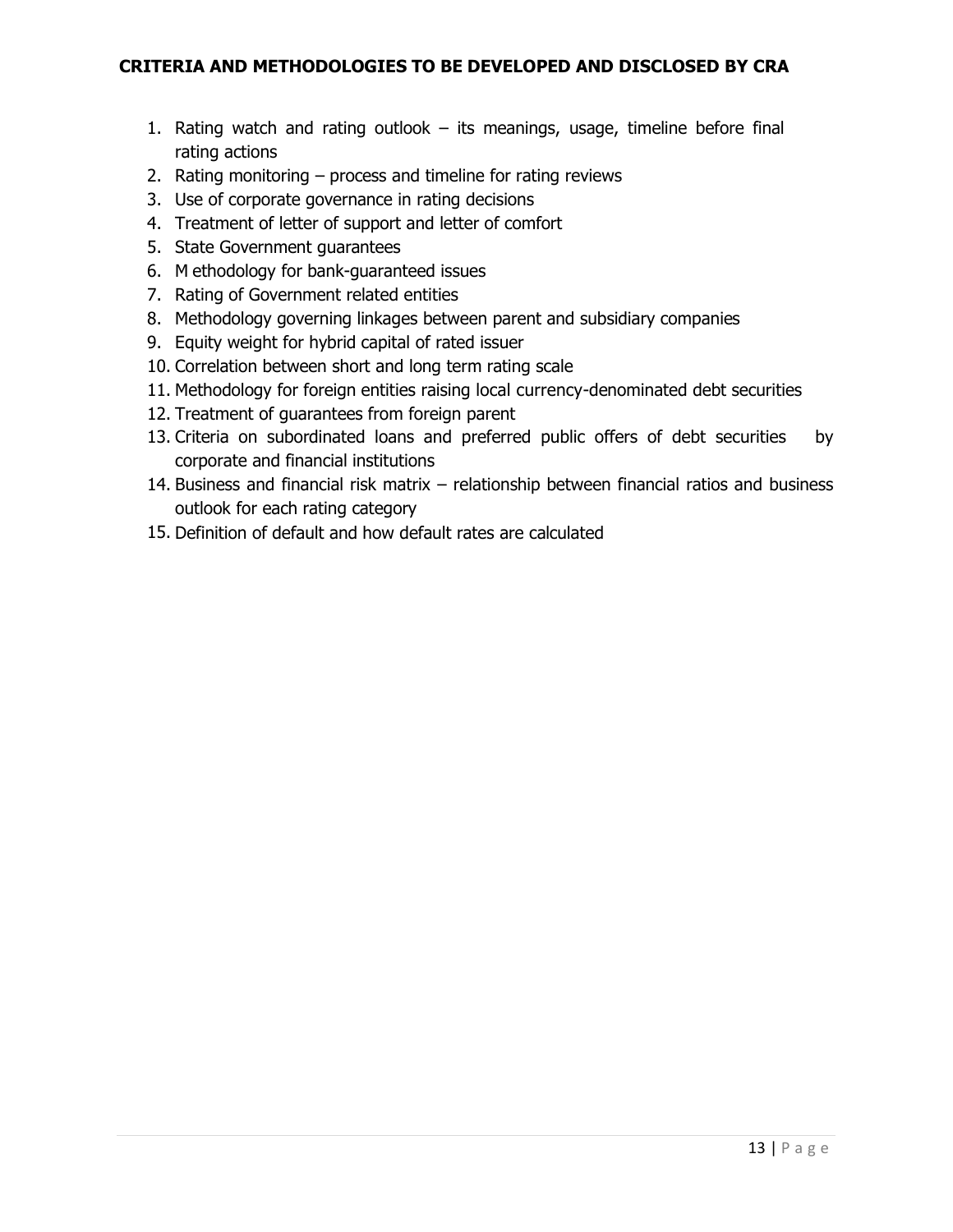## **RATING POLICIES TO BE DEVELOPED AND DISCLOSED BY CRA**

- 1. Rating withdrawal and suspension policy
- 2. Unsolicited rating policy
- 3. Rating fee guide for all products
- 4. Analyst rotation policy, if any
- 5. Rating appeal process
- 6. Rating announcement policy
- 7. Policy on treatment of confidential information
- 8. Policy on comments by issuer on press release and rationale
- 9. Whistle blower policy
- 10. Business continuity planning
- 11. Personal investment and trading policy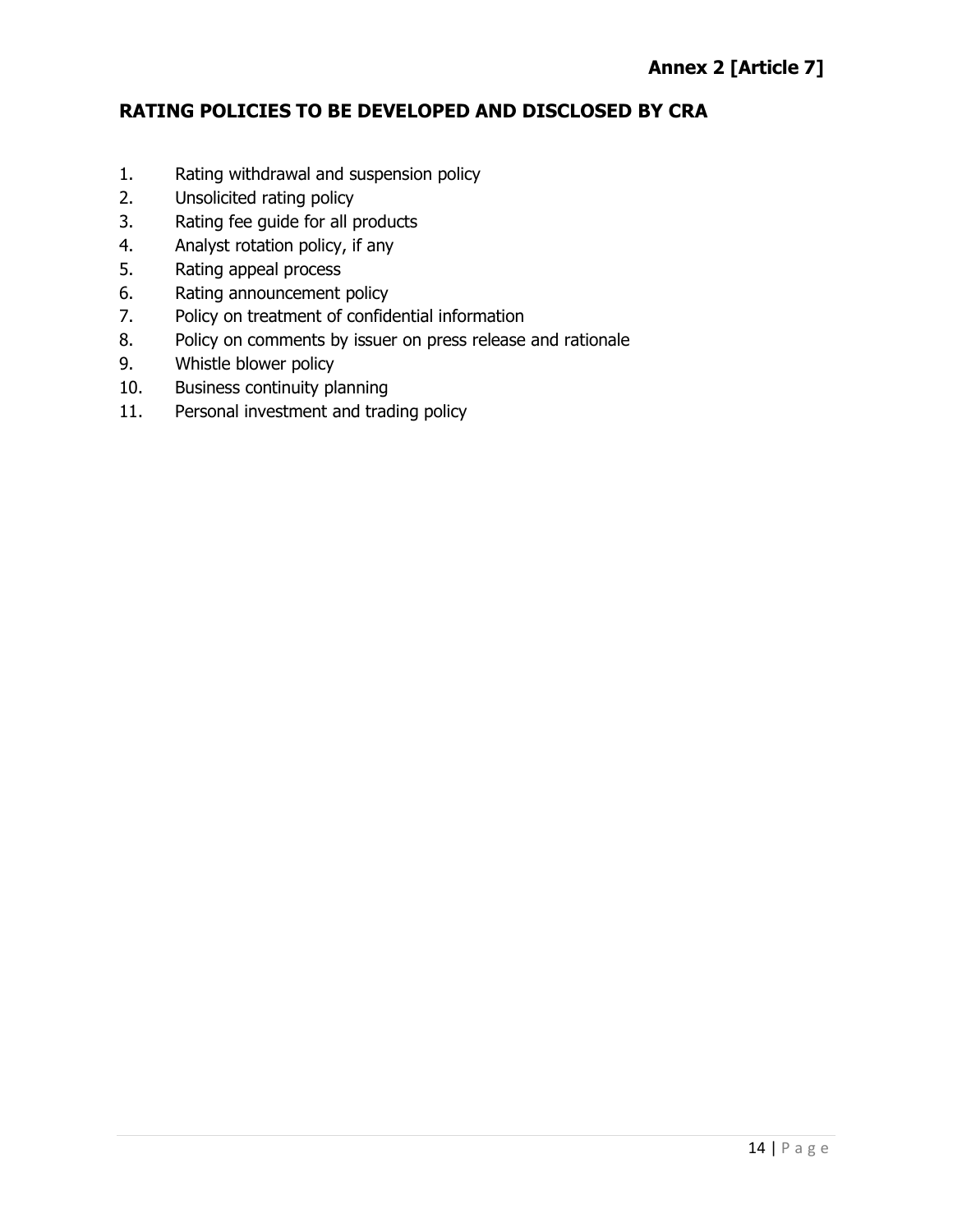## **LIST OF DEFAULTS BY RATING CATEGORY IN A FINANCIAL YEAR**

<u> 1989 - Johann Barnett, fransk politiker (d. 1989)</u>

| I. Long Term scale          |                                     |                   |                                     |                                                    |                                                 |                              |  |  |
|-----------------------------|-------------------------------------|-------------------|-------------------------------------|----------------------------------------------------|-------------------------------------------------|------------------------------|--|--|
| No.                         | <b>Name of</b><br><b>Issuer</b>     | Initial<br>Rating | Date of<br><b>Initial</b><br>Rating | <b>Rating</b><br><b>Prior to</b><br><b>Default</b> | Date of<br><b>Default</b><br><b>Recognition</b> | <b>Instruments</b><br>Type * |  |  |
|                             | <b>Where initial rating is AAA,</b> |                   |                                     |                                                    |                                                 |                              |  |  |
| 1.                          |                                     |                   |                                     |                                                    |                                                 |                              |  |  |
| $\overline{\mathbf{2}}$ .   |                                     |                   |                                     |                                                    |                                                 |                              |  |  |
| 3.                          |                                     |                   |                                     |                                                    |                                                 |                              |  |  |
|                             | <b>Where initial rating is AA,</b>  |                   |                                     |                                                    |                                                 |                              |  |  |
| 1.                          |                                     |                   |                                     |                                                    |                                                 |                              |  |  |
| 2.                          |                                     |                   |                                     |                                                    |                                                 |                              |  |  |
| 3.                          |                                     |                   |                                     |                                                    |                                                 |                              |  |  |
|                             | Where initial rating is A,          |                   |                                     |                                                    |                                                 |                              |  |  |
| <u>i.</u>                   |                                     |                   |                                     |                                                    |                                                 |                              |  |  |
| 2.                          |                                     |                   |                                     |                                                    |                                                 |                              |  |  |
| 3.                          |                                     |                   |                                     |                                                    |                                                 |                              |  |  |
|                             | <b>Where initial rating is BBB,</b> |                   |                                     |                                                    |                                                 |                              |  |  |
| 1.                          |                                     |                   |                                     |                                                    |                                                 |                              |  |  |
| $\frac{2}{3}$ .             |                                     |                   |                                     |                                                    |                                                 |                              |  |  |
|                             |                                     |                   |                                     |                                                    |                                                 |                              |  |  |
| Where initial rating is BB, |                                     |                   |                                     |                                                    |                                                 |                              |  |  |
|                             |                                     |                   |                                     |                                                    |                                                 |                              |  |  |
| $\frac{1}{2}$ .             |                                     |                   |                                     |                                                    |                                                 |                              |  |  |
| 3.                          |                                     |                   |                                     |                                                    |                                                 |                              |  |  |
| Where initial rating is B,  |                                     |                   |                                     |                                                    |                                                 |                              |  |  |
| <u>1.</u>                   |                                     |                   |                                     |                                                    |                                                 |                              |  |  |
| 2.                          |                                     |                   |                                     |                                                    |                                                 |                              |  |  |
| 3.                          |                                     |                   |                                     |                                                    |                                                 |                              |  |  |
| Where initial rating is C,  |                                     |                   |                                     |                                                    |                                                 |                              |  |  |
| 1.                          |                                     |                   |                                     |                                                    |                                                 |                              |  |  |
|                             |                                     |                   |                                     |                                                    |                                                 |                              |  |  |
| $\frac{2}{3}$               |                                     |                   |                                     |                                                    |                                                 |                              |  |  |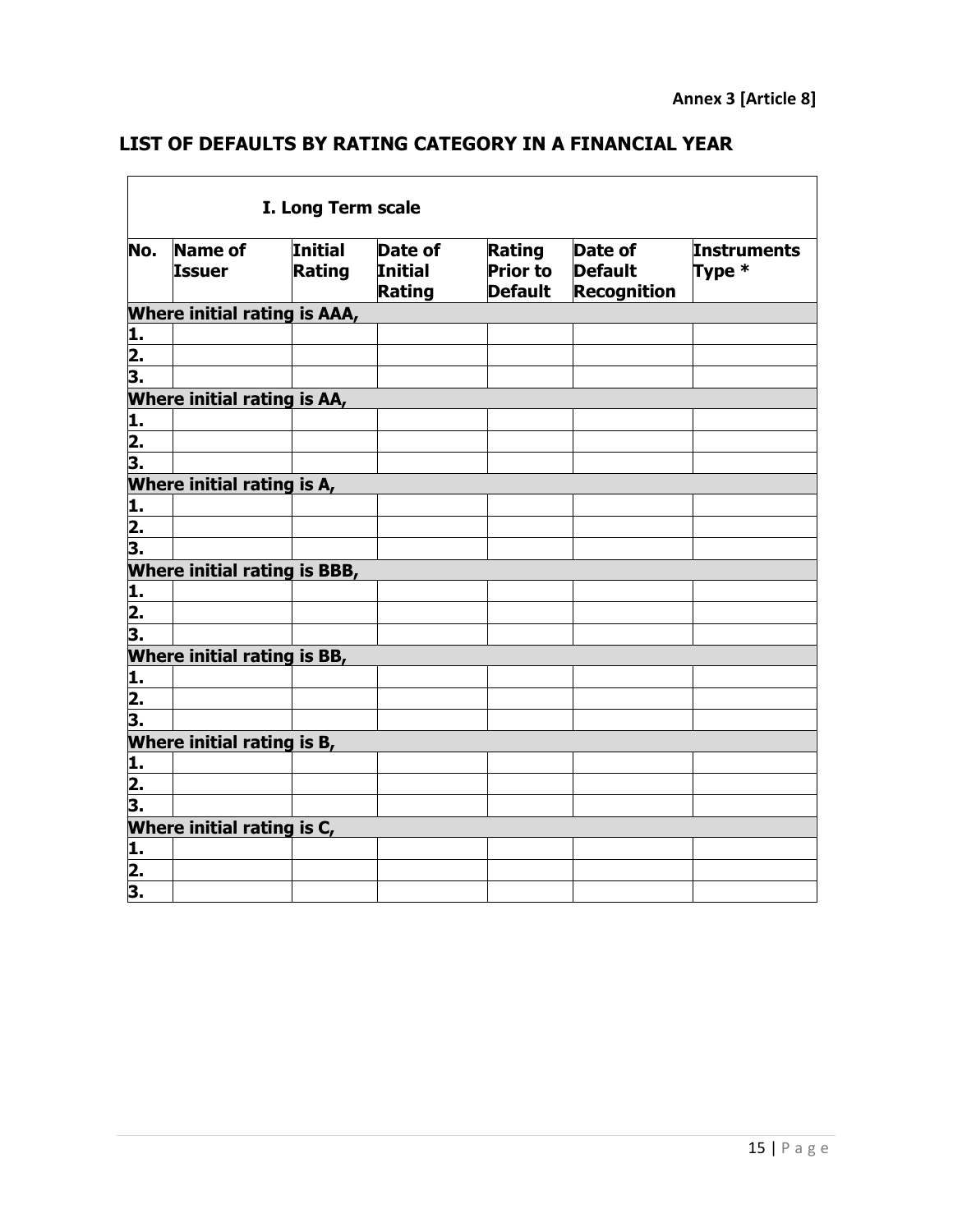## **APPLICATION FOR REGISTRATION OF CREDIT RATING AGENCY**

## **1. Corporate Information**

- (a) Name of company :
- (b) Date of incorporation :
- (c) Date of commencement : of operations (if applicable)
- (d) Company number :
- (e) Authorized Capital :
- (f) Paid-Up Capital :
- (g) Financial Year End :

#### **2. Address and Contact Details**

- (a) Registered Address :
- (b) Business Address :
- (c) Telephone Number :
- (d) Fax Number :
- (e) Website address :
- (f) Corporate email address :

:

(g) Name and telephone number, and email of contact person(s)